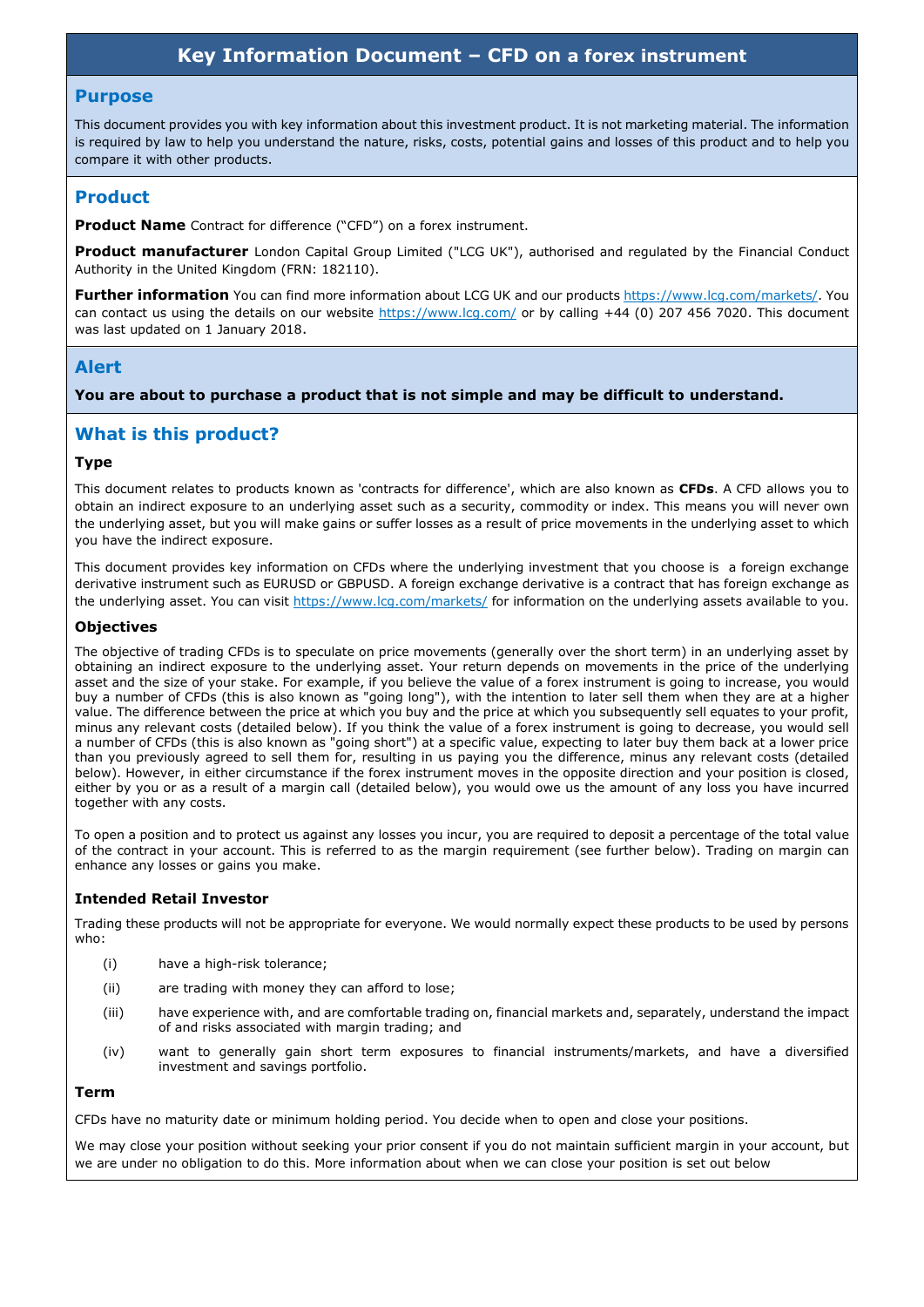## **What are the risks and what could I get in return?**

### **Risk Indicator**

| $\overline{\phantom{a}}$ | AI R<br>$\mathbf{R} \parallel \boldsymbol{\varLambda}$<br>- F | $\blacksquare$<br>и. |  |
|--------------------------|---------------------------------------------------------------|----------------------|--|
|--------------------------|---------------------------------------------------------------|----------------------|--|

◀……………………………………………………………………

Lower risk **Higher risk** Higher risk There is no recommended or minimum holding period for this product. You must maintain sufficient margin in your account to keep your positions open. Trading on margin means you could lose significantly more than your initial investment. **!**

The summary risk indicator is a guide to the level of risk of these products compared to other products. It shows how likely it is that the product will lose money because of movements in the markets or because we are not able to pay you. We have classified these products as 7 out of 7, which is the highest risk class. This is because there is a very high chance that you could lose more than your initial investment. Figures published by the Financial Conduct Authority show that approximately 82% of retail clients lose money on CFD products.

#### **Be aware of currency risk. You will receive payments in a different currency, so the final return you will get depends on the exchange rate between the two currencies. This risk is not considered in the indicator shown above.**

**In some circumstances you may be required to make further payments to pay for losses. The total loss you may incur may significantly exceed the amount invested.** Your losses can materialise quickly due to the use of margin (see further below).

CFD trading requires you to maintain a certain level of funds in your account to keep your positions open. This is called margin. You will be able to open a position by depositing only a small percentage of the notional value of the position, creating a leveraged position. Leverage can significantly magnify your gains and losses. If the funds in your account are no longer sufficient to keep your position open, you will be required to make up this shortfall. This is a margin call. If you do not meet your margin call, we may close your position (immediately and without notice) and you will realise any losses. You could, therefore, lose more than your entire investment.

Our CFDs are not listed on any exchange, and the prices and other conditions are set by us in accordance with our best execution policy. The contract can be closed only with us, and are not transferable to any other provider. If you have multiple positions with us, your risk may be cumulative and not limited to one position.

The tax regime of the country in which you are domiciled may impact your return.

This product does not include any protection from future market performance so you could lose some or all of your investment. If we are not able to pay you what is owed, you could lose your entire investment. However, you may benefit from a consumer protection scheme (see the section 'what happens if LCG UK is unable to pay out'). The indicator shown above does not consider this protection.

### **Performance Scenarios**

This key information document is not specific to a particular product. It applies to a CFD on any forex instrument. However, each CFD you enter into with us is specific to you and your choices. You will be responsible for choosing the underlying a forex instrument; when you open and close your position; the size of your position and your margin; and whether to use any risk mitigation features we offer (such as stop loss orders), for example. Each of your positions will also be impacted by any other open position you have with us. These underlying options offered for each CFD will have a material impact on the risk and return of your investment. Specific information on the underlying investment options is available https://www.lcg.com/markets/.

This table shows the money you could get back under different scenarios. The scenarios assume you choose to buy 1 CFD contract relating to an underlying asset, EURGBP. With few exceptions, 1 Forex CFD contract equals 100,000 notional in the first named currency, and the trade profit or loss is denominated in the second named currency. For example; EURGBP CFD has a pip position of 0.0001, (see market information tables on website), therefore multiplying the contract size by the pip position will tell you how much you will make or lose for every pip movement in the EURGBP price. This is also detailed in the market information tables as "value of 1 pip/lot" and is expressed in terms of the second currency, GBP, meaning you will make or lose £10 for every pip the price moves up/down from where you bought.

Assuming you decide to buy 1 CFD lot of EURGBP at 0.8790 you will have notional exposure to the underlying asset of €100,000 or £87,900. You will have to deposit at least €200/£175.80 to cover the margin requirement, which is 0.2% of your notional exposure, leading to a leveraged exposure of 500:1. The scenarios also assume we charge an overnight financing fee, starting from 0.5% annualised on top of the relevant overnight market rate, in addition to our spread but there are no other fees. The below scenarios assume you deposit £1000 into your account to start.

| Notional exposure of £87,900   Initial margin £175.80   Leverage 0.2%                                                                                      |                   |                              |                               |  |
|------------------------------------------------------------------------------------------------------------------------------------------------------------|-------------------|------------------------------|-------------------------------|--|
| <b>Scenarios</b>                                                                                                                                           |                   | Intra-dav                    | 10 days                       |  |
| <b>Stress scenario:</b> The price falls by 91.2 <b>What you will lose after costs</b><br>pips and we close you out at 0.86988                              | Percentage return | -F912.00<br>$-91.0\%$        | - <i>£925.70</i><br>$-93.0\%$ |  |
| <b>Unfavourable scenario:</b> The price falls <b>What you will lose after costs</b><br>by 20 pips and you exit the position at Percentage return<br>0.8770 |                   | <i>-£200.00</i><br>$-20.0\%$ | - <i>£213.70</i><br>$-21.4%$  |  |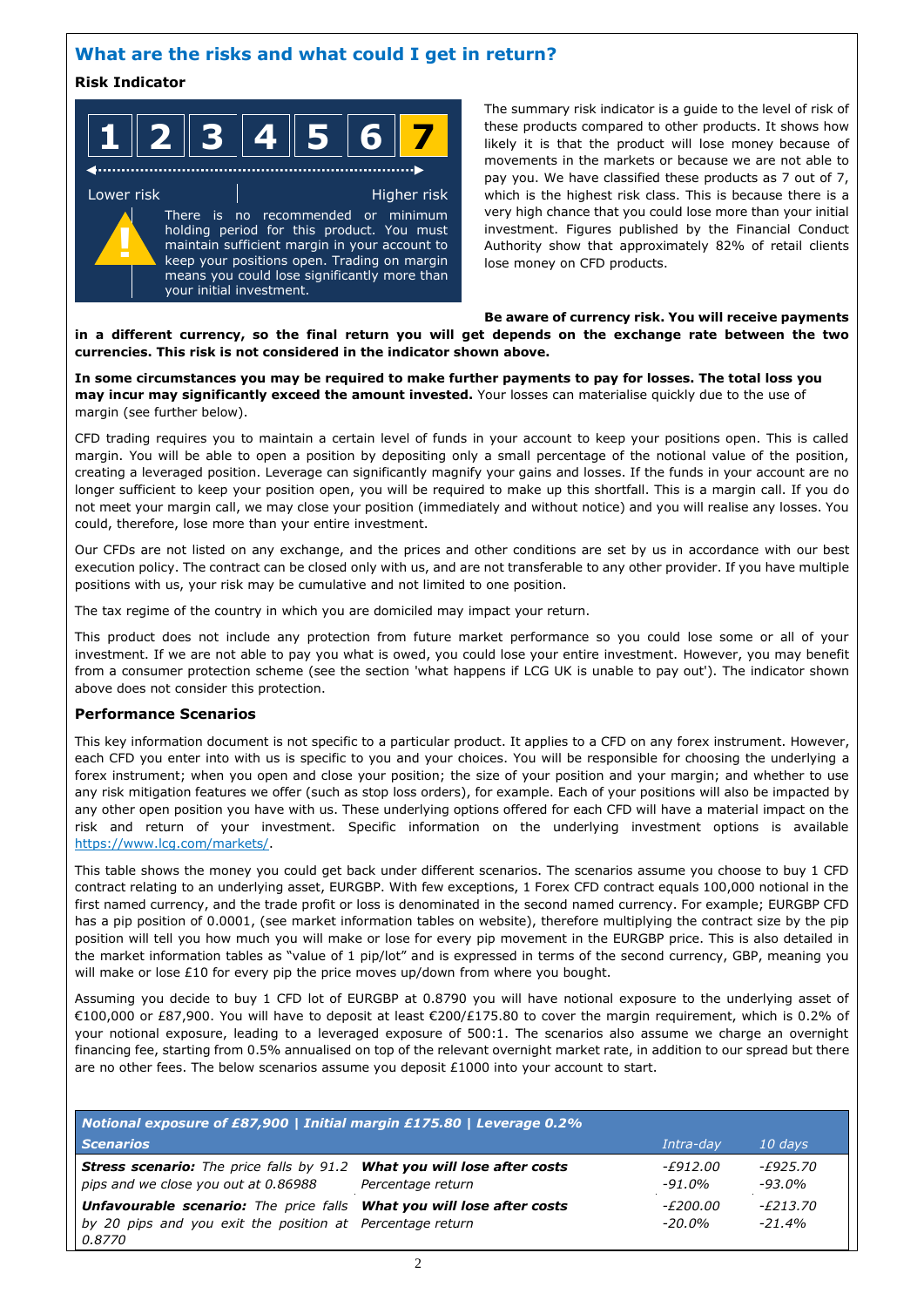| <b>Moderate scenario:</b> The price does not <b>What you will lose after costs</b><br>change and you exit the position | Percentage return | -£5.00<br>$-0.5\%$ | -£18.70<br>$-1.9%$ |
|------------------------------------------------------------------------------------------------------------------------|-------------------|--------------------|--------------------|
| <b>Favourable scenario:</b> The price increases What you might get back after costs                                    |                   | £200.00            | £186.30            |
| by 20 pips and you exit the position at Percentage return                                                              |                   | 20.0%              | 18.6%              |
| 0.8810                                                                                                                 |                   |                    |                    |

The stress scenario above shows how small price movements can rapidly lead to losses and in this circumstance, will result in a forced close out of your position. In this stress scenario you may owe us additional money for your trading losses and lose more than your investment. This does not take into account a situation where we are unable to pay you.

The scenarios shown illustrate how your investment could perform. You can compare them with the scenarios of other products. The scenarios presented are an estimate of future performance and are not exact indicators. What you get will vary depending on how the market performs and how long you keep the investment.

The figures shown include all the costs of the product itself. The figures do not take into account your personal tax situation, which may also affect how much you get back. This performance scenario assumes you only have one position open, and does not take into account the negative or positive cumulative balance you may have if you have multiple open positions with us.

# **What happens if London Capital Group Limited is unable to pay out?**

If London Capital Group Limited is unable to meet its financial obligations to you, this could cause you to lose the value of any CFDs you have with London Capital Group Limited. London Capital Group Limited segregates your funds from its own money in accordance with the UK FCA's Client Asset rules. Should segregation fail, your investment is covered by the UK's Financial Services Compensation Scheme (FSCS) which covers eligible investments up to £50,000 per person, per firm. See www.fscs.org.uk.

## **What are the costs?**

This table shows the different types of costs involved when you trade CFD products

| One off<br>costs        | <b>Spread</b>                     | The spread is the difference between the buy (offer) and sell (bid) price that<br>we quote. For example, if the underlying asset is trading at 100, our offer<br>price (the price at which you can buy) might be 101 and our bid price (the<br>price at which you can sell) might be 99. You pay the spread on opening and<br>closing a contract.                                                                        |
|-------------------------|-----------------------------------|--------------------------------------------------------------------------------------------------------------------------------------------------------------------------------------------------------------------------------------------------------------------------------------------------------------------------------------------------------------------------------------------------------------------------|
|                         | <b>Currency</b><br>conversion     | A currency conversion rate is charged if dealing in a currency other than your account<br>currency. If your account is denominated in GBP and you are trading a USD<br>instrument, any P&L realised in USD will be converted back into GBP, currently we<br>charge 0.5% on such transactions.                                                                                                                            |
| <b>Ongoing</b><br>costs | <b>Overnight</b><br>holding costs | Cash positions on your account at the end of a trading will be subject to overnight<br>holding costs. These can be positive or negative depending on the direction of the<br>position, and the current holding rate.                                                                                                                                                                                                     |
|                         |                                   | The usual market terms for holding costs related to FX is swap or tom-next. The charge<br>is shown in terms of pips (or points on MT4) and is the difference between the interest<br>paid to borrow the currency that is being notionally sold, and the interest received from<br>the opposing currency that is being held. We will apply an additional 0.5% annualised<br>borrow charge on top of the market swap rate. |
| <b>Other</b><br>costs   | <b>Distributor</b><br>fees        | We may make payments from time to time to certain partners who introduce<br>business to us. These payments made be based on the revenues we earn and your<br>trading activity. We only make these payments if they do not breach the Financial<br>Conduct Authority in the United Kingdom rules on inducements.                                                                                                          |

The costs will vary depending on the underlying investment options you choose. Specific information can be found https://www.lcg.com/markets/spreads-costs/.

# **How long should I hold it and can I take money out early?**

This product generally has no fixed term and will expire when you choose to exit the product or in the event you do not have available margin. You should monitor the product to determine when the appropriate time is to exit. **You can close your contract at any time.**